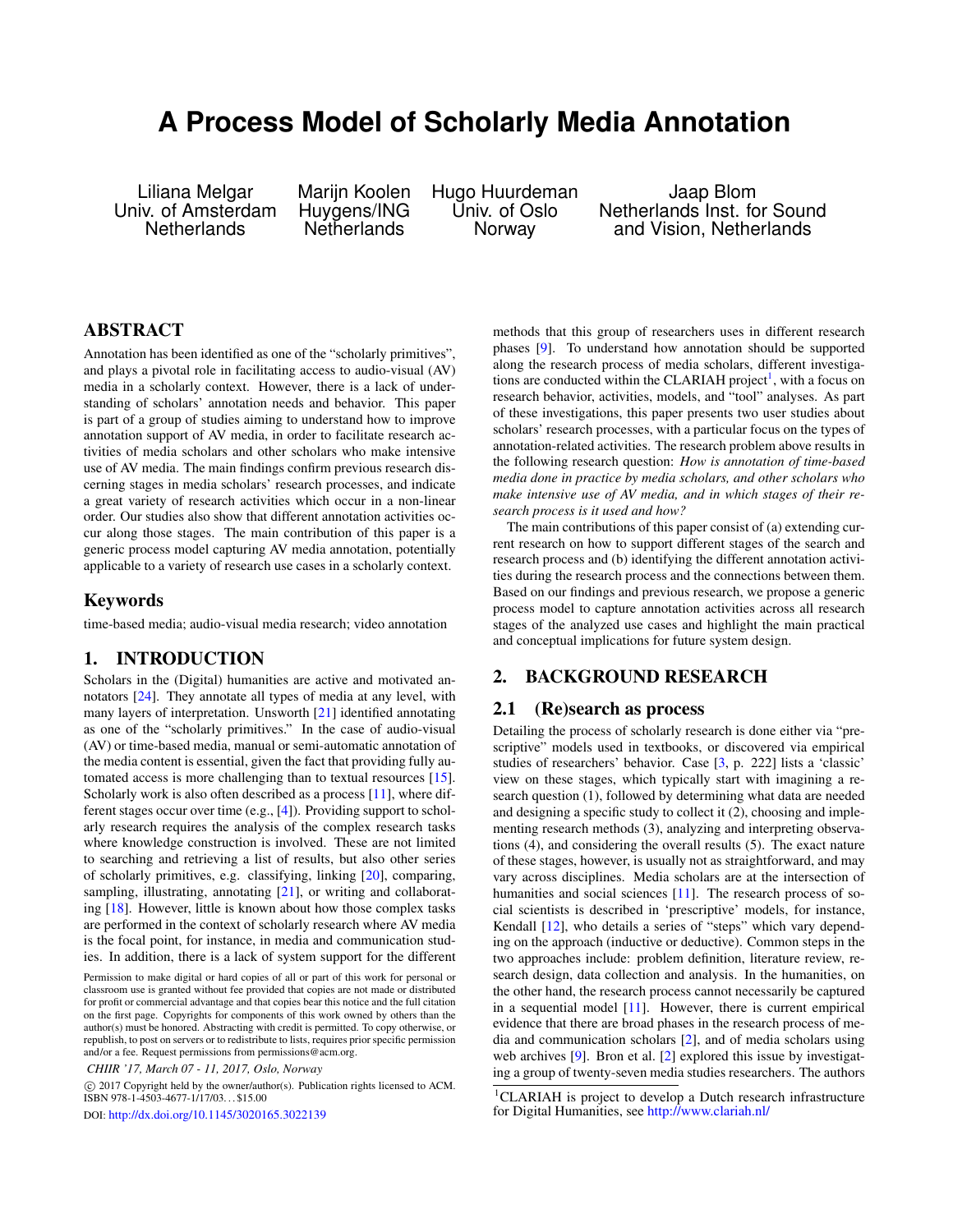found common parts in the research processes, summarized in three phases with different associated activities: exploration (studying background material, developing initial research questions, initial information gathering), contextualization (revising research questions, gathering material or selecting data with a focused purpose) and presentation (organizing the data and selecting appropriate evidence to build up a case). Marsden et al. [\[13\]](#page-3-11) briefly discuss a schematic view of the research process with AV materials in a number of humanities disciplines, which included annotation.

#### 2.2 Annotations and annotation behaviour

The term "annotation" has different meanings to different communities [\[8\]](#page-3-12). In the literary tradition, it is used as an equivalent of "glossing.", including "marginalia," or "commonplace books" [\[26\]](#page-3-13), often used as part of reading activities. Marshall [\[14\]](#page-3-14) argued the need for annotation tools that support a smooth integration of annotating with reading in a digital environment. In digital humanities, annotation is regarded as one of the "scholarly primitives", which are basic activities or functions common to research across humanities disciplines, over time, and independent of theoretical orientation [\[21\]](#page-3-1). Palmer et al. [\[18\]](#page-3-6) recognized notetaking as one of the cross-cutting primitives. In information processing, the term "annotation" refers to any description that is explicitly used for the purpose of future retrieval [\[7\]](#page-3-15) (e.g. markup elements or descriptive metadata). Agosti and Ferro [\[1\]](#page-3-16) and Haslhofer et al. [\[6\]](#page-3-17) showed how annotations created during reading can be used as metadata. Haslhofer et al. [\[6\]](#page-3-17), Ruvane [\[19\]](#page-3-18) and Melgar [\[15\]](#page-3-2) suggest a holistic view on annotation that is not limited to note-taking, but includes any form of metadata authoring (i.e., indexes, catalog records, tags, keywords, comments, notes), or even the creation of derivative documents or pieces of information derived from the initial information source. These annotations are created by any actor (expert or non-expert both in the domain and the annotation task) in the information interaction continuum, either during reading, information processing, or research. In this scope, it may be possible to study people's "information-annotation behavior" as a form of information use  $[15]$ . This broad sense of the term is conveyed in the World Wide Web Consortium (W3C) Annotation Working Group's definition of "annotation" as "any object that is associated with another object by some relationship" [\[23\]](#page-3-19). Current work on standards and frameworks for implementing annotation on the web include the W3C candidate recommendation for the Web Annotation Data Model<sup>[2](#page-1-0)</sup> and the "Annotating All Knowledge" coalition<sup>[3](#page-1-1)</sup>. These initiatives do not necessarily focus on the needs of media scholars or annotation of AV-media.

#### <span id="page-1-2"></span>2.3 Media studies research foci and use cases

Humanities scholars are not a homogeneous group [\[16\]](#page-3-20), and the same can be said about media scholars. Stokes (2003, as cited in [\[17\]](#page-3-21)) indicates that media and cultural studies focus on three "strands of research": (a) industry (production and distribution of media content), (b) text (style, structure, and meaning of media forms), and, (c) audience (reception of media content). The term "use case" is frequently used in traditional system development [\[10\]](#page-3-22). We use the term "research use case" to refer to a type of scholarly research question and possible methods to achieve an answer to it. Research use cases can be grouped into research foci. These foci do not necessarily have epistemological implications for the domain as such, but can guide the design of better systems for supporting specific user groups. Previous work on research be-havior of film and television scholars [\[15\]](#page-3-2) identified different research foci, based on patterns in the types of research questions, data sources needed, and the analysis process. These research foci include:

*1. Media aesthetics*: the study of media as "texts", e.g. their genres, stylistic features, themes, or narrative structures.

*2. Social history of media*: the study of patterns of production, distribution, exhibition, or reception of media products (e.g. films, broadcasts, web sites) at a certain moment or place.

*3. Aesthetic historiography*: a combination of media aesthetics and social media history.

*4. Social and cultural history*: the intensive use of AV media or web data as sources of historical research.

An analysis of scholarly publications conducted in the beginning of the CLARIAH project further showed three additional foci:

*5. Media representations or coverage*: the study of coverage, depiction or discussion of specific events, debates, groups of people, or other realities by one specific medium.

*6. Trans-media analysis*: the comparison of media representations of an issue across different media.

*7. Memory studies*: the study of the representation of historical events with a focus on how people construct a memory of history.

# 3. METHOD

This paper is based on two user studies with media scholars in the context of the CLARIAH project. These studies looked at the scholars' research process, with a particular focus on annotation:

A full-day workshop In a hands-on setting, researchers could work with a number of digital tools for searching AV media collections which were going to be part of the infrastructure, including basic and faceted search, tools for temporal analysis, linked data exploration and viewing and annotating video interviews. Five scholars and five information specialists participated, and each media scholar teamed up with an information expert to conduct two simulated research tasks. First, a research focus was assigned to each team. The assigned foci (section [2.3\)](#page-1-2) included: *media aesthetics (1)*, *aesthetic historiography (3)*, *social and cultural history (4)*, *media representations (5)*, and *trans-media analysis (6)*.

Each researcher was familiar and had previous experience with the research focus that was assigned to her. One of the tasks consisted of conducting a research project, from beginning to end, by selecting collections and research tools, but also describing what was needed to conduct the research process at a broader level (e.g., external data, or desired functionalities of the tools). The information expert in the team had to register the steps in a template. Finally, a questionnaire about the two tasks was distributed.

Interviews At a later stage, two of the six experienced media scholars who participated in this workshop, plus a PhD student were interviewed about their research process, this time with a focus on their annotating and analysis activities. These interviews were one-to-one, semi-structured, and lasted between one and three hours. The interviewees' research foci included: *media aesthetics (1)*, *social and cultural history (4)*, and *trans-media analysis (6)*.

The resulting data from both studies consisted of five templates (describing the research questions, "steps", datasets, needed functionalities of tools), and three interviews (audio recordings and summary transcripts). We analyzed the content in two ways: (a) clustering all research activities from both studies following their sequential order, and (b) grouping the activities identified in (a) into categories and research phases, which resulted in the final model.

<span id="page-1-0"></span><sup>2</sup> <https://www.w3.org/TR/2016/CR-annotation-model-20161122>

<span id="page-1-1"></span><sup>3</sup> <https://hypothes.is/annotating-all-knowledge>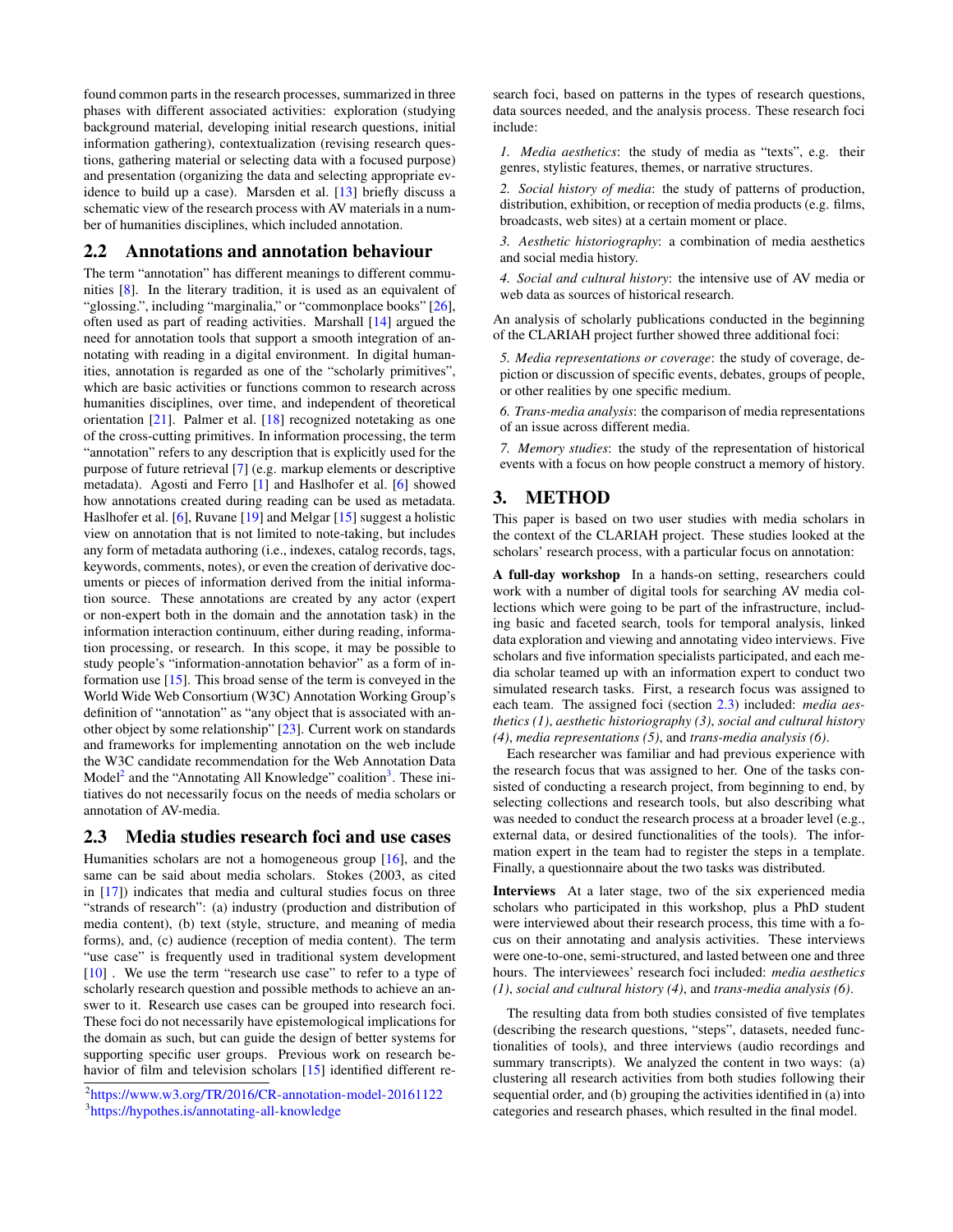

<span id="page-2-1"></span>Figure 1: A process model of scholarly media annotation (numbers in parentheses correspond to Table [1\)](#page-2-0)

# 4. FINDINGS

Annotation activities in media scholarly research Table [1](#page-2-0) summarizes the 21 activities identified in our first part of the analysis. We noticed that all participants indicated a number of activities centered on the creation of a corpus and its analysis. In terms of system support, for instance, while exploring a digital collection, scholars indicated the need for support in bookmarking, selecting groups of items after using faceted search or other filtering options, memory features such as query history, selection features for AV media fragments, and the addition of manual annotations, such as comments or tags. During analytic activities, even though the participants used different terms to explain their analysis methods, they often mentioned 'coding' or 'thematization'. In this stage, they also indicated desired functionalities and/or interface features related to refined segmentation, audio transcription, automatic image/audio analysis, fragment summarization, encoding, structuring relationships between coding terms, and linking back to original sources. Some scholars described that the analysis stage included a preparatory phase in which they defined their coding schemes, and/or made their data ready for analysis (e.g, by transcribing it). Our findings also confirmed that media and AV-centered scholars do not annotate time-based media in isolation, but in relation to other media (e.g., scripts, reviews, promotional materials, etc.). We noticed similar annotation activities as those supported by specialized qualitative data analysis software (QDA), see for instance [\[5\]](#page-3-23)).

Table [2](#page-3-24) shows the actual order that was followed by each researcher to accomplish the research project (the numbers refer to the activities in Table 1). This confirms previous studies about the lack of a strict sequence in the research process of humanists, and media and communication scholars (similar to Ellis' study of social scientists, as cited in Case [\[3,](#page-3-8) p. 291]). Instead, research activities seem to be recurrent in the different research stages, but with a different degree of refinement. This is especially clear in the case of adding codes or tags to items or fragments, which is more loose in the initial exploratory stage, and more focused in the analysis stage. Likewise, some of the features above were suggested to have different purposes at different moments. For example, in initial research phases, visualization was used for exploratory data analysis. During the analysis, however, visualization was used to facilitate

#### <span id="page-2-0"></span>Table 1: Research activities listed by participants, grouped by research stage

| INITIATION/EXPLORATION<br>$(1)$ Topic selection, $(2)$ Find terms or keywords,<br>(3) Formulate RQ, (4) Search and read background literature,<br>$(5)$ Refine RQ, $(6)$ Explore dataset,<br>(7) Explore other related datasets (aka. 'contextualization')                                                                                                                             |
|----------------------------------------------------------------------------------------------------------------------------------------------------------------------------------------------------------------------------------------------------------------------------------------------------------------------------------------------------------------------------------------|
| <b>ASSEMBLING</b><br>(8) Pre-corpus identification (identify relevant sources,<br>define "sampling"/selection strategy),<br>(9) Corpus selection (or creation of datasets),<br>(10) Refine corpus (focused selection),<br>(11) Complement corpus (additional data collection, when incomplete)                                                                                         |
| <b>ANALYSIS</b><br>(12) Pre-analysis of initial corpus,<br>(13) Data (corpus) preparation for analysis,<br>(14) 'Contextualize' corpus (find details about the items in a corpus),<br>$(15)$ Access and consultation, $(16)$ Analysis preparation,<br>(17) Analyze corpus,<br>(18) Exploratory data analysis (visualization of own corpus),<br>$(19)$ Interpretation, $(20)$ Answer RQ |
| <b>PRESENTATION</b><br>$(21)$ Present                                                                                                                                                                                                                                                                                                                                                  |

interpretation of the patterns detected in their own corpus.

A model of the annotation process We grouped the 21 activities into categories, depicting them in a graphical conceptual representation, shown in Figure [1.](#page-2-1) The categories include: the main generic research activities in the research process (a), also represented in (A) in the form of research phases. For representing this part, we departed from the model in [\[2\]](#page-3-10). However, in our data we observed that a great proportion of the activities was related to data analysis. Therefore, we extended the original sequence in Bron et al. [\[2\]](#page-3-10) by adding "analysis" as a separate research phase. We also renamed the "contextualization" phase in Bron et al. [\[2\]](#page-3-10) to "Assembling" to be more specific. The most important part of the figure, (B), shows the annotation-related activities, which we grouped into phases, from pre-focused annotation to the creation of new information objects. We used the concepts of "pre-focused" and "fo-